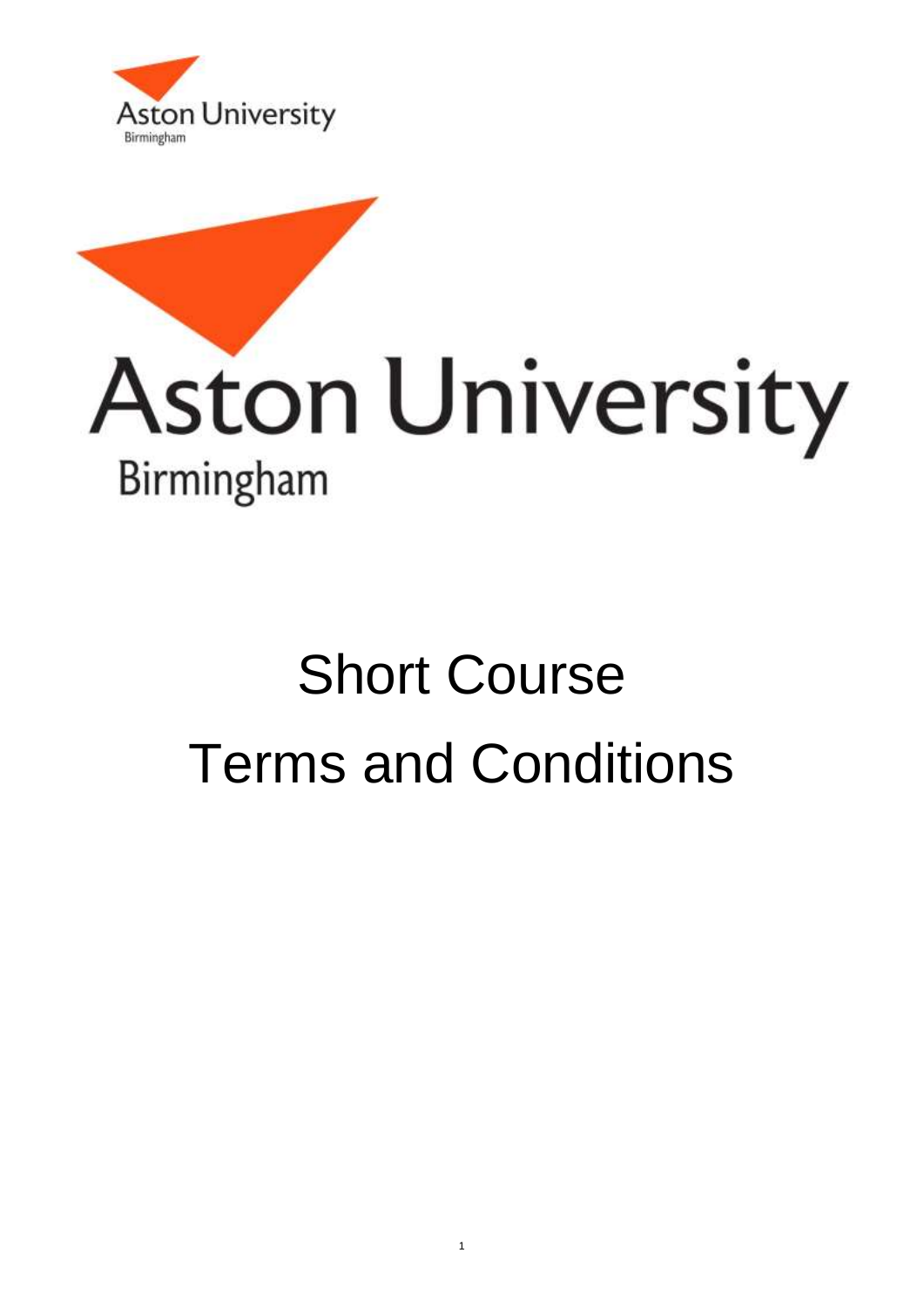

### **1. Introduction**

These Terms and Conditions will apply to all short courses purchased from Aston's website. Please ensure you read these Terms and Conditions carefully prior to making any purchase and strongly advise that you print a copy for your future reference.

## **2. Definitions**

The following expressions will have the following meanings in these Terms and Conditions unless the context otherwise requires:

| "Aston"                           | means Aston University of Aston Triangle, Birmingham,<br>B4 7ET, United Kingdom;                                                                                                                                                                                                                                                                                                                                                                                         |
|-----------------------------------|--------------------------------------------------------------------------------------------------------------------------------------------------------------------------------------------------------------------------------------------------------------------------------------------------------------------------------------------------------------------------------------------------------------------------------------------------------------------------|
| "Contract"                        | means the contract entered into between you and Aston<br>for the delivery of the Course in accordance with these<br>Terms and Conditions;                                                                                                                                                                                                                                                                                                                                |
| "Course"                          | means a short course advertised on Aston's website to<br>which these Terms and Conditions apply;                                                                                                                                                                                                                                                                                                                                                                         |
| "Course Description"              | means the description and other details of the course as<br>published on Aston's website from time to time;                                                                                                                                                                                                                                                                                                                                                              |
| "Course Fee"                      | means the course fee (inclusive of VAT unless stated<br>otherwise) as set out on Aston's website payable by you<br>to Aston for the Course;                                                                                                                                                                                                                                                                                                                              |
| "Course Materials"                | means the material(s) provided by Aston to Delegates in<br>relation to the Course (if applicable);                                                                                                                                                                                                                                                                                                                                                                       |
| "Delegates"                       | means an individual who will undertake the Course (who<br>may or may not be the individual who makes the<br>booking);                                                                                                                                                                                                                                                                                                                                                    |
| "Force Majeure"                   | means any circumstances beyond the reasonable<br>control of Aston including any strike, lock-out, or other<br>form of industrial action, war, riot, civil commotion,<br>malicious damage, compliance with any law or<br>governmental order, rule, regulation or direction,<br>accident, breakdown of plant or machinery, fire, flood,<br>storm or act of God;                                                                                                            |
| "Intellectual Property<br>Rights" | means all intellectual property rights in the Course<br>Materials throughout the world for the full term of the<br>rights concerned, whether or not registered and whether<br>registerable, including<br>without<br>limitation,<br>or<br>not<br>copyright, database rights, patents, rights in inventions,<br>know-how and technical information, design rights,<br>registered and unregistered designs, trade marks<br>(including business and brand names, devices and |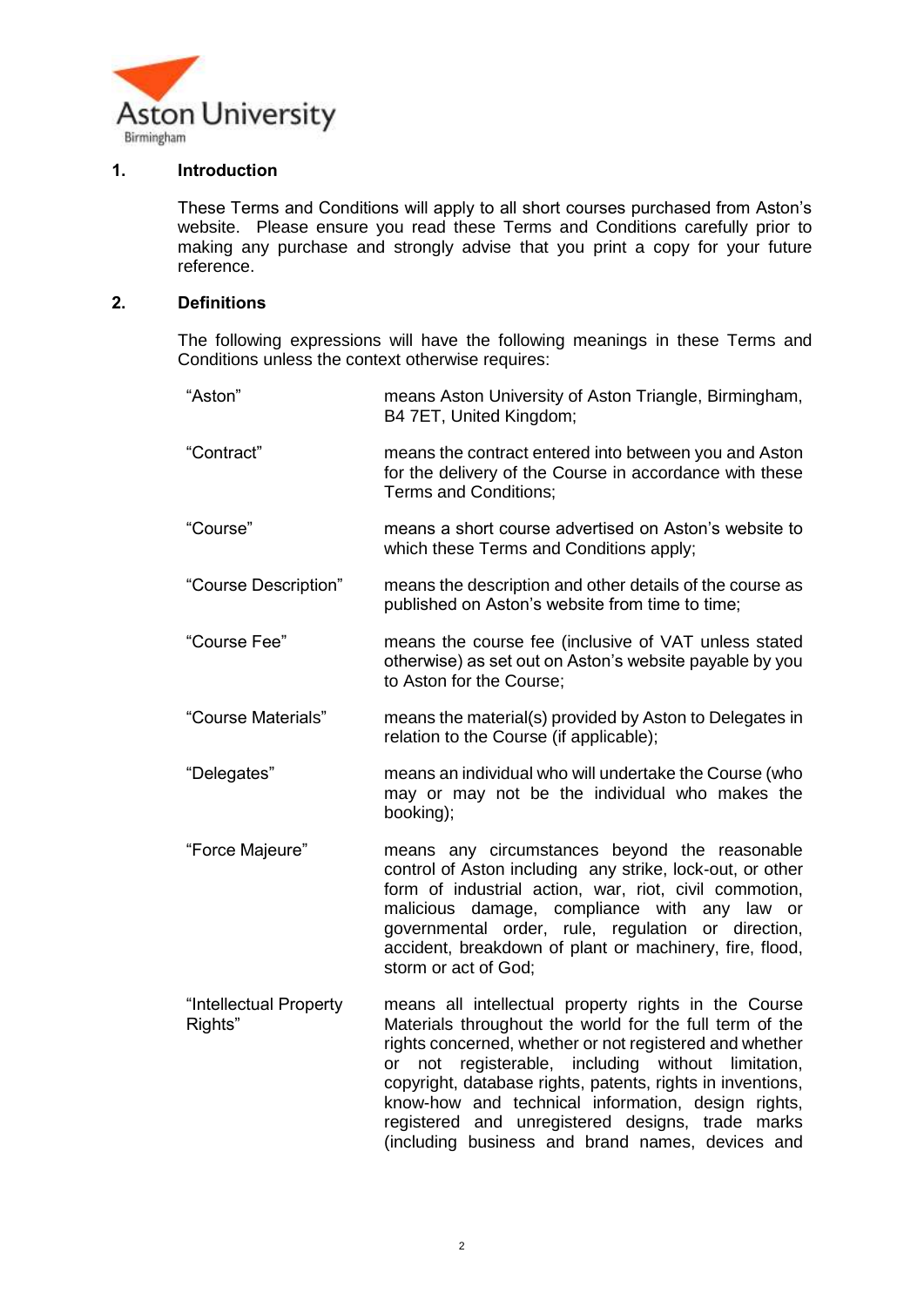

logos) domain names and the rights to apply for any of the foregoing anywhere in the world; and

"You" and "Your" are references to the individual, partnership or company with whom Aston enter into a Contract.

#### **3. Formation of Contract**

- 3.1 You will be asked during the booking process if you are booking on behalf of a company or other organisation or entity. If you answer this question in the negative, the Contract will be with you personally. If you answer this question in the affirmative, the Contract will, subject to condition [3.2,](#page-2-0) be with the company or other organisation or entity named by you during the booking process.
- <span id="page-2-0"></span>3.2 If you make a booking on behalf of a company or other organisation or entity, it will be deemed to be warranting that you are duly authorised to make the booking. If for whatever reason you are not authorised or if that company or other organisation or entity cannot be identified by Aston as a valid legal entity, the Contract will be with you personally and you will indemnify Aston and keep Aston fully indemnified against any claims, costs, losses, damages and expenses (including reasonable legal costs) incurred by Aston as a result.
- 3.3 Once Aston receives a booking request, Aston will send an e-mail to the prescribed email address acknowledging receipt of the request. This acknowledgement does not mean that Aston has accepted the booking request. The booking request constitutes as an offer to enter into a Contract with Aston for the provision of the relevant Course in accordance with these Terms and Conditions. The booking request will only be deemed to be accepted if and when Aston confirms acceptance by e-mail at which point and on which date the Contract with you will come into existence. Aston may reject any booking request for any reason at its sole discretion.

#### **4. Payment**

You will pay Aston the Course Fee as set out on Aston's website as at the time when your booking is confirmed. The Course Fee may change at any time, but such changes will not affect bookings that Aston has confirmed with you.

# **5. Courses**

- 5.1 The delivery content and objectives of each Course are set out in its Course Description. It is your responsibility to ensure that:
	- 5.1.1 you read the Course Description and determine whether it meets your requirements; and
	- 5.1.2 any Delegates have the necessary qualifications as specified by Aston to undertake the Course.
- 5.2 Aston will deliver each Course with reasonable care and skill and will use reasonable endeavours to provide presenters who are suitably qualified and experienced in the subject matter of the Course. Aston will also use reasonable endeavours to ensure the Course is delivered in a professional matter and that its content is appropriate to the Course Description.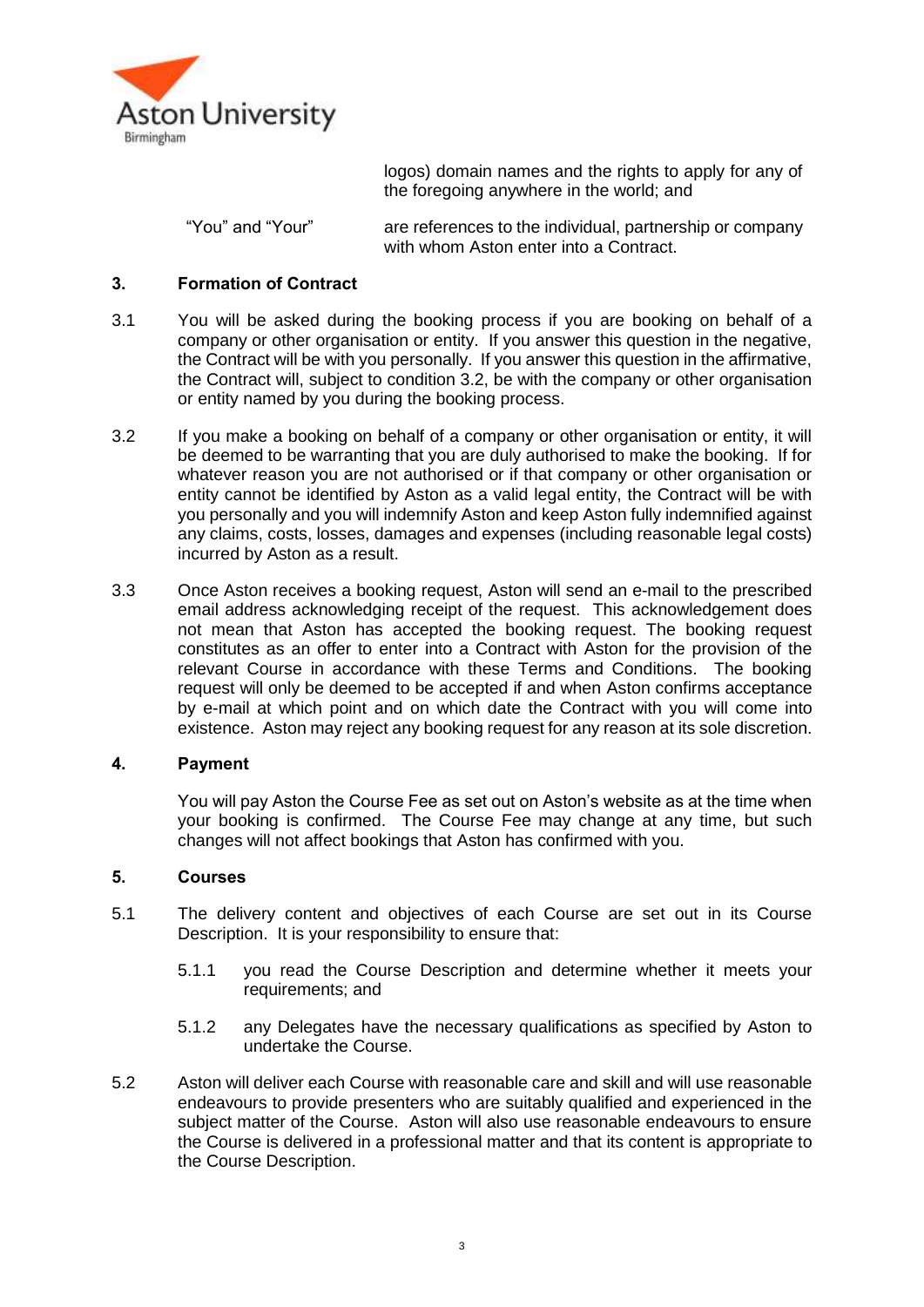

- 5.3 Upon successful completion of the Course, Aston will award you with the award stated on Aston's website as at the time when your booking is confirmed.
- 5.4 Unless otherwise agreed between you and Aston, all facilities, amenities and equipment made available to you for a Course are made available only for the purposes of and for the duration of that Course and must be used strictly in accordance with Aston's instructions from time to time.
- <span id="page-3-0"></span>5.5 Aston reserves the right to amend the advertised content, structure, venue, timing, Course directors and/or presenters of the Course without your consent. In the event of any amendments made pursuant to this condition [5.5,](#page-3-0) Aston will endeavour to notify you as soon as reasonably practicable.
- 5.6 All Courses are taught in English.

#### **6. Delegates**

- 6.1 You will provide Aston with names and any other requested details of all Delegates at least 7 days' prior to the commencement of the Course. In the event a Delegate cannot attend the Course, you may provide substitute individuals for these Delegates provided that you notify Aston of their names and other requested details as soon as possible.
- 6.2 It is your responsibility to ensure that all Delegates have necessary visa, permissions and contents to undertake a Course.

#### **7. Intellectual Property**

The Course Materials are provided to Delegates for personal use only. All Intellectual Property Rights in the Course Materials will vest in Aston. Delegates will not copy, reproduce or distribute Course Materials without the prior written consent of Aston.

#### **8. Liability**

- <span id="page-3-1"></span>8.1 Except as expressly set out in these Terms and Conditions, all warranties, conditions and other terms implied by statute, common law, custom, trade usage, course of dealings or otherwise are hereby excluded from the Contract to the fullest extent permitted by law.
- <span id="page-3-2"></span>8.2 Nothing in these Terms and Conditions will limit or exclude Aston's liability for death or personal injury caused by its negligence, or for fraud or fraudulent misrepresentation, or in other circumstances where liability may not be limited or excluded under any applicable law.
- 8.3 Subject to condition [8.1](#page-3-1) and [8.2:](#page-3-2)
	- 8.3.1 Aston will not be liable to you, whether in contract, tort (including negligence), breach of statutory duty, or otherwise, for any loss of profit, or any indirect or consequential loss arising under or in connection with the Contract; and
	- 8.3.2 Aston's liability to you arising under any circumstance in connection with the contract will not exceed the Course Fee.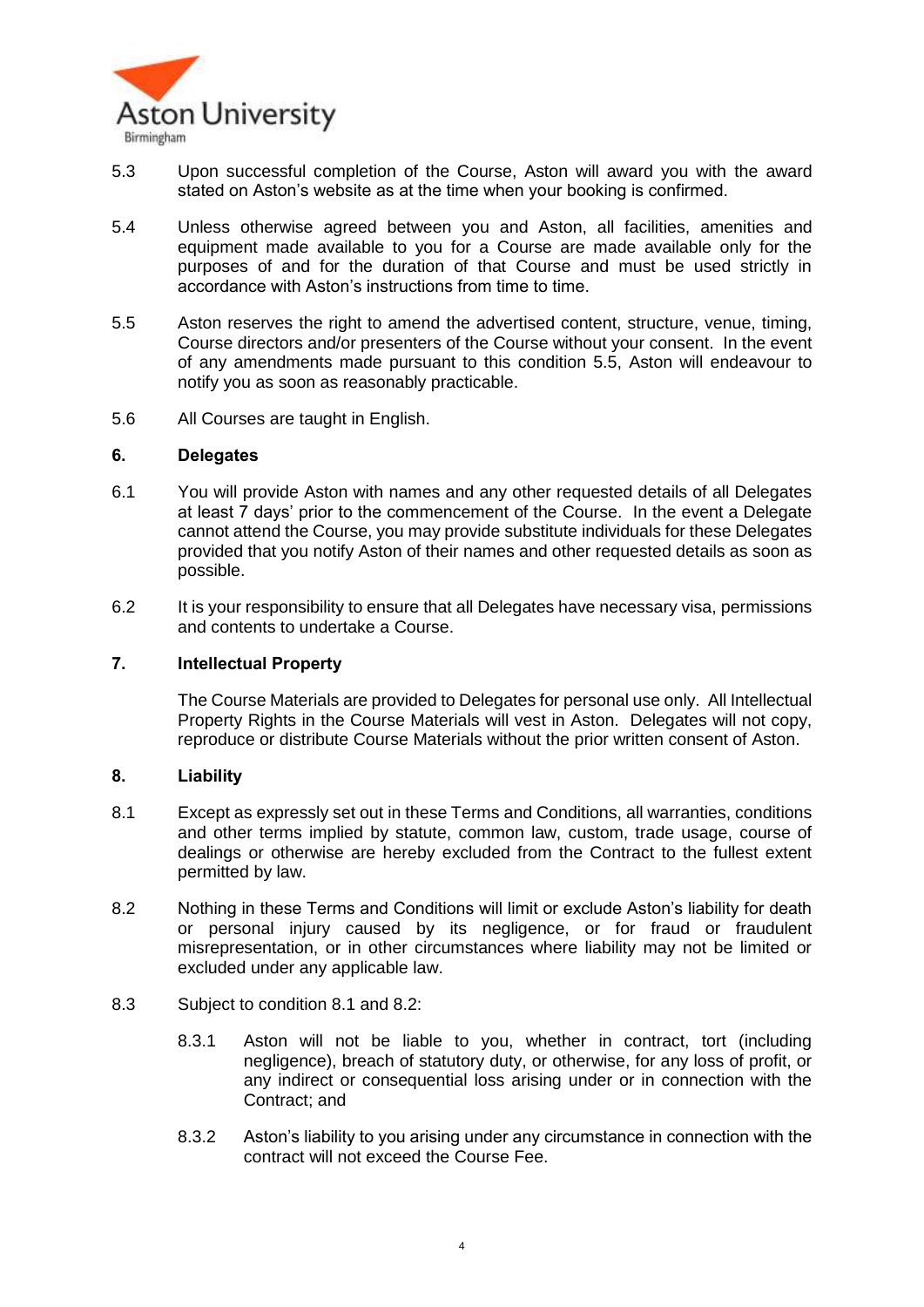

8.4 Aston will not be liable for any loss or damage to personal property belonging to any Delegates unless caused by its negligence.

#### **9. Force Majeure**

Aston will not be in breach of the Contract nor liable to you for any delay in performing, or failure to perform, any of its obligations under the Contract by reason of Force Majeure.

#### <span id="page-4-4"></span>**10. Cancellation By You**

- <span id="page-4-0"></span>10.1 If you are booking the Course as a consumer, you may cancel a confirmed booking within 14 days starting from the date after the Contract comes into effect. Aston will refund you with the Course Fee. You must notify Aston in writing pursuant to condition [14.](#page-5-0)
- 10.2 Where Aston begins to deliver a Course before the end of the 14 day period referred to in condition [10.1,](#page-4-0) you may only cancel the Course up to the time when the Course begins.
- 10.3 If you wish to cancel a booking for a Course or reduce the number of Delegates for whom you have agreed to pay the Course Fee on a "per head" basis, you must do so in writing and pay the cancellation charges set out in condition [10.3.1](#page-4-1) to [10.3.3](#page-4-2) inclusive, unless different cancellation charges are stated to apply in the applicable Course Description. When you reduce the number of Delegates for whom you have agreed to pay the Course Fee on a "per head" basis, the cancellation charges will only apply in respect of the numbers being reduced. In the event of cancellation, Aston will refund you:
	- 10.3.1 90% of the Course Fee if more than 30 working days' notice is given;
	- 10.3.2 75% of the Course Fee if 30 20 working days' notice is given; or

<span id="page-4-1"></span>10.3.3 0% of the Course Fee if less than 20 working days' notice is given.

#### <span id="page-4-2"></span>**11. Cancellation by Aston**

- <span id="page-4-3"></span>11.1 Aston reserves the right to postpone or cancel any Course, in whole or in part, without any obligation or liability to you other than as set out in this condition [11.1.](#page-4-3) In the event of such a postponement or cancellation, Aston endeavours to give you reasonable notice of postponement or cancellation and will refund in full the Course Fee in respect of the Course or cancelled or postponed part of the Course (as the case may be).
- 11.2 Aston also reserves the right to cancel your booking for a Course and to terminate the Contract without any liability to you if you are in breach of these Terms and Conditions. In the event of such cancellation, Aston reserves the right to retain from the Course Fee any losses and costs suffered by Aston which were reasonably foreseeable by Aston and you when the Contract was entered into.

#### **12. Registration**

12.1 All Delegates must enrol and register as students of Aston.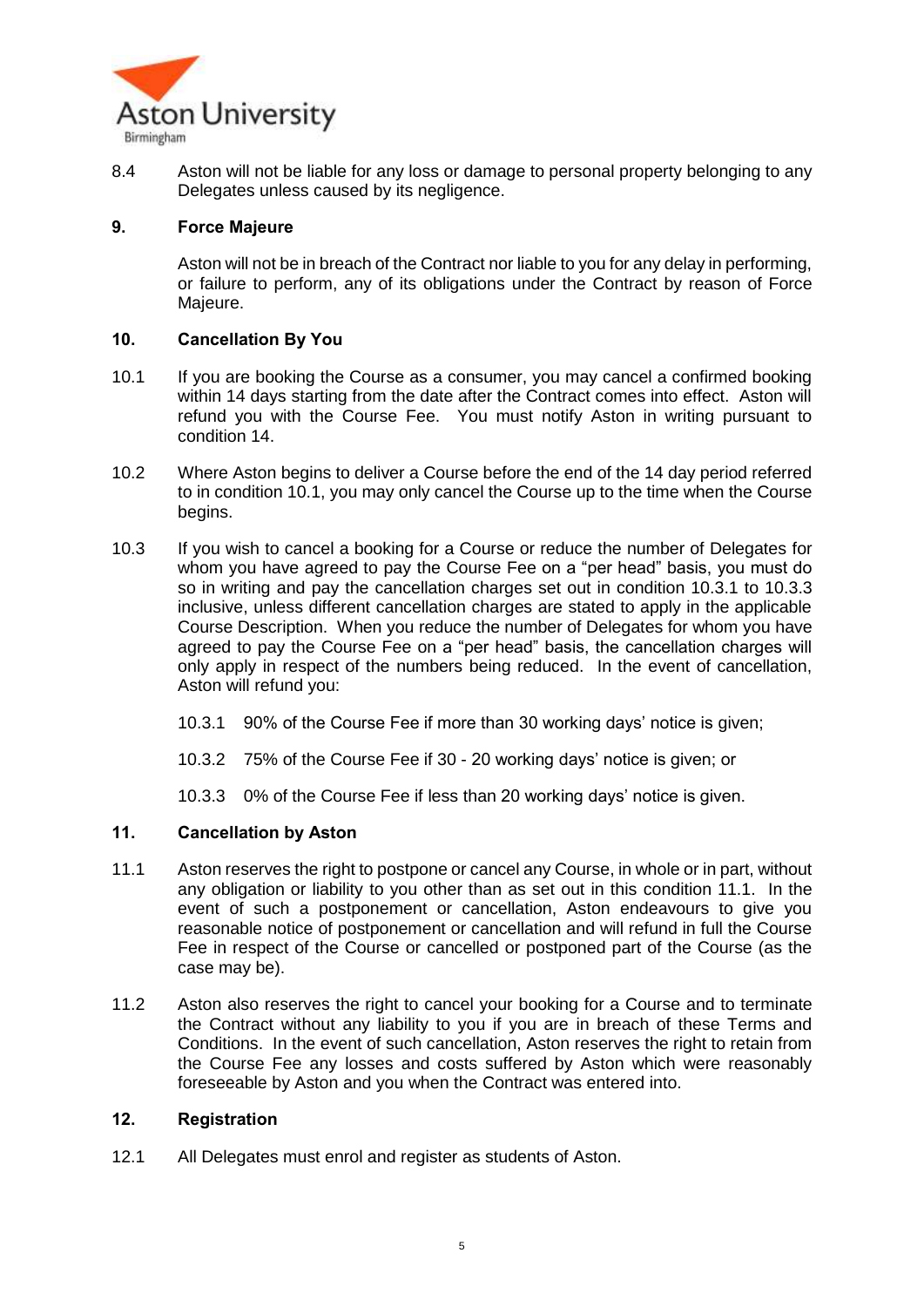

- <span id="page-5-1"></span>12.2 If you are an individual booking a place on a Course for yourself in your personal capacity, by entering the Contract you agree to be comply with and be bound by Aston's rules and regulations, which can be found at http://www.aston.ac.uk/quality/a-z/.
- 12.3 In all circumstances other than those set out in condition [12.2,](#page-5-1) it is your responsibility to ensure all Delegates, for whom places have been booked, register as students of Aston at least 7 days prior to the commencement of the Course. Aston reserves the right not to allow a Delegate onto a Course who has not registered by this date, in which case you will be deemed to have cancelled that Delegate's booking for the purposes of condition [10.](#page-4-4) Aston will provide you with details of how Delegates can register when Aston confirms acceptance of your booking request by e-mail.

#### **13. Your Obligations**

- 13.1 You will conduct yourself, and where applicable ensure that Delegates conduct themselves, in such a way as not to cause harm or disrepute to Aston, cause a nuisance to Aston's employees, students or to any other visitor. Aston reserves the right to require any person who causes such a nuisance to leave Aston's premises immediately.
- 13.2 You will comply with, and where applicable ensure that Delegates comply with, all of Aston's rules and regulations applicable to the Course, including without limitation those relating to health, safety, welfare and security published and amended time to time.
- 13.3 You will also comply with, and where applicable ensure that Delegates comply with Aston's reasonable instructions relating to the Course given from time to time.

#### <span id="page-5-0"></span>**14. Notices**

Aston may send written communications to you by post or by e-mail to either the email or postal address given when making your booking.

#### **15. General Provision**

- 15.1 You will not and will notify your Delegates that they will not have the right to assign, transfer, sub-contract, charge, or deal in any other manner with any rights and/or obligations under these Terms and Conditions, or any arising rights, without the prior written consent of Aston. Aston reserves to transfer any or all of its rights and obligations under these Terms and Conditions to any third party without affecting your rights under the Contract.
- 15.2 Aston may amend these Terms and Conditions at any time and such amendments will not apply to any Contract you have already entered into with Aston.
- 15.3 If any court or competent authority decides that any of the provisions of the Contract are invalid, unlawful or unenforceable to any extent, the term will, to that extent only, be severed from the remainder of the Contract, which will continue to be valid to the fullest extent permitted by law.
- 15.4 Neither you nor we intend that any term of the Contract will be enforceable by virtue of the Contracts (Rights of Third Parties) Act 1999 by any person that is not a party to it.